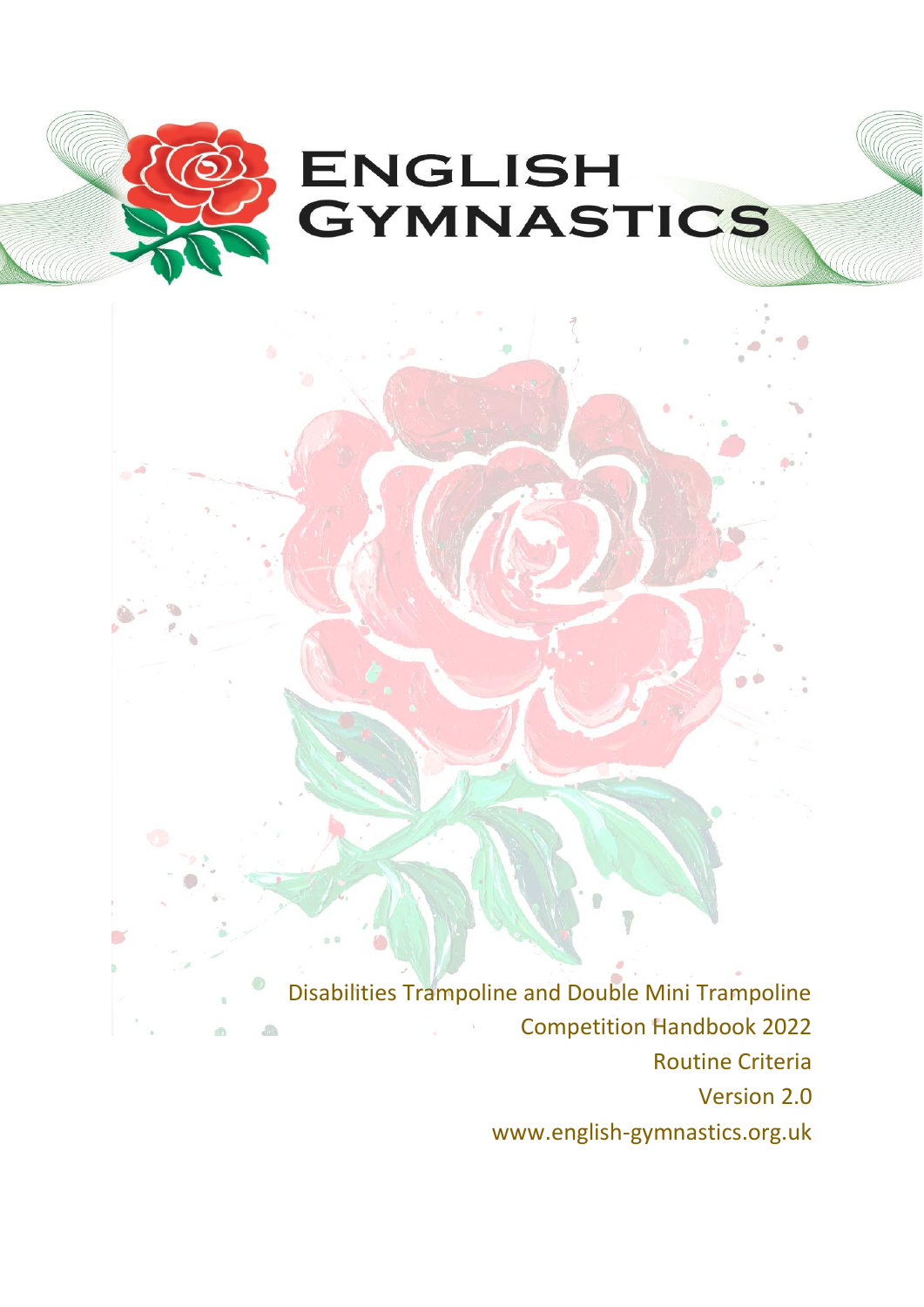

 $\bigcirc$ 

#### **Version History:**

English Gymnastics reserves the right to make amendments to this handbook.

Notification of a change to the handbook will be communicated through the **EGA Gymnastics** [Website.](https://www.british-gymnastics.org/england/latest-news/8868-tra-dmt-tum-english-championships-qualification-series-2020) All updated versions will be made available to download at the time of change.

All versions will be listed on this page, regarding amendments made:

Version 2.0

| <b>Title</b>                           | Amendment                                  | Page range |
|----------------------------------------|--------------------------------------------|------------|
| <b>DMT Exercise Criteria</b>           | Changes to DMT competition criteria        |            |
| <b>Trampoline Exercise</b><br>Criteria | Changes to Trampoline competition criteria | O          |

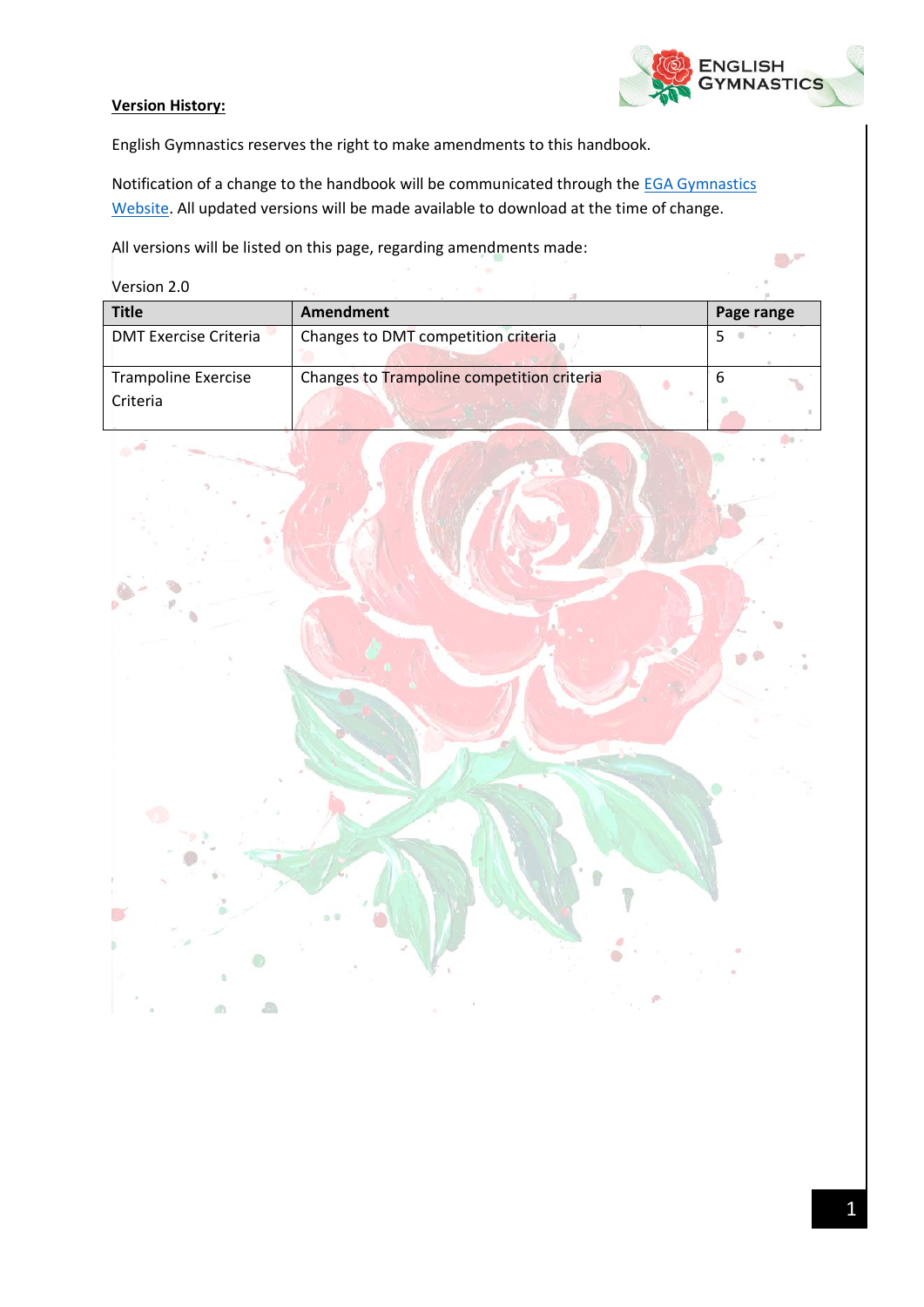

# **Table of Contents**

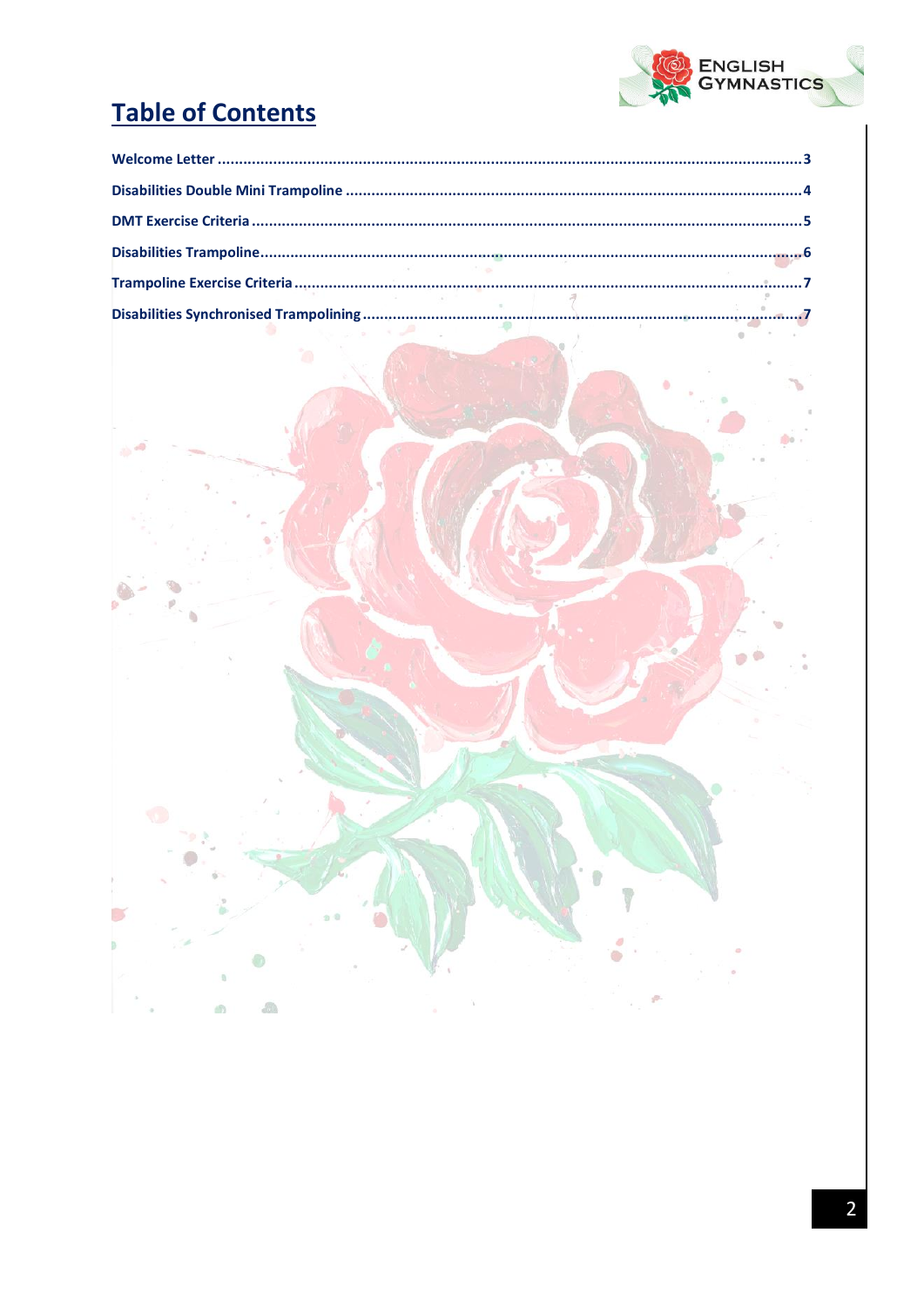## <span id="page-3-0"></span>**Welcome Letter**



#### Dear All

Due to changes with disabilities, I have created this as a separate document to help find the information easier. For all event Dates and information please seek these details from the main handbook posted on the English Gymnastic website.

Within this handbook you will find routines and criteria for the English Gymnastic competition series, I hope to see you all at the competition and I wish you good luck as we get back to a competition series for the first time in 2 years.

Yours in Sport

#### Stephen Wood

 $\partial\mathbb{R}$ 

**English Gymnastic Trampoline, Double Mini Trampoline and Tumbling Technical Chair**

#### **Update:**

During consultations it was noted that the criteria set out was difficult and restrictive. Due to the want to increase Disability entries and give greater access, I have agreed a raft of changes to the disability programme that I hope will help encourage greater participation.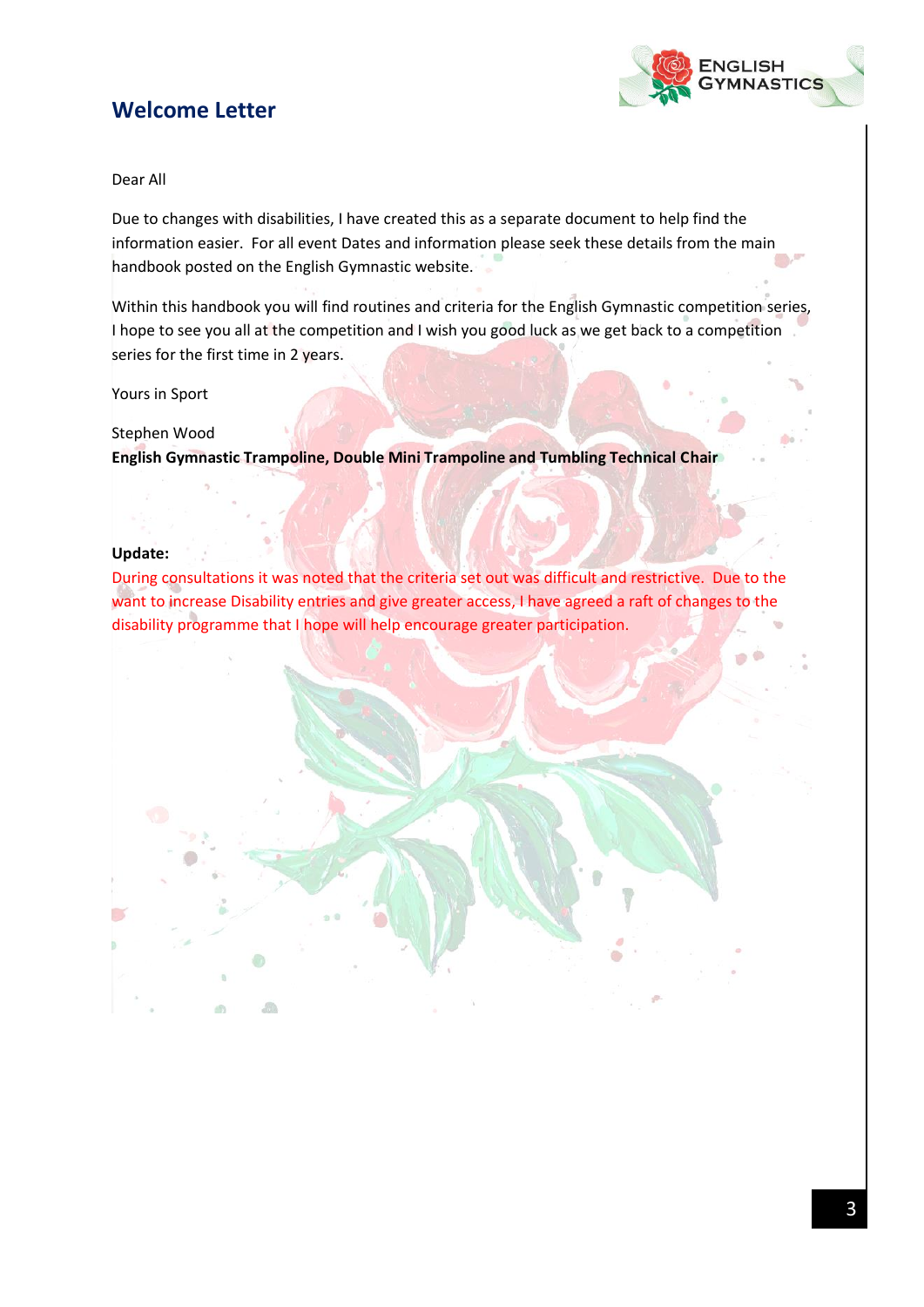

**Contract** 

## <span id="page-4-0"></span>**Disabilities Double Mini Trampoline**

The English Series will consist of silver and gold levels with groups separated into male and female, Cat 1 and Cat 2 categories. Age groups will be 9-14 years and 15+.

#### England series and Championship Criteria

DIS DMT qualification and championship competitions will consist of a Qualification round and Final 1 round which will comprised of the top 8 Gymnasts from Qualification round. There will be no Final 2 in the disability competition.

The Qualification rounds will consist of 2 exercises (See tables on page 5 for criteria) scores will be accumulative.

Final 1 (F1) will be comprised of the top 8 gymnasts from the qualification round. F1 will be scored from Zero, and will consist of 1 voluntary exercise, elements from the qualification round can be performed in F1 but not in the same zone of the DMT.

Tie breaks will be resolved by the procedures set out in the main English handbook

### **Championship Qualification**

**ID** 

 $\sqrt{m}$ 

-a

A maximum of 16 gymnasts per category, age group and gender will be invited to attend the English Championships. See main handbook for publication of qualification results.

Ranking will be based on the scores from the qualification round only. Gymnasts need to complete both qualification exercises at a single qualification event to be eligible for the English Championships.

Gymnasts at the qualification series, who exceed difficulty limits for an individual skill, (silver level only) will not be eligible to compete at the English Championships.

The championship will follow the same layout as the qualification competitions.

Medals will be awarded to the top 3 gymnasts from Final 2, interrupted exercises will NOT result in the loss of the medal.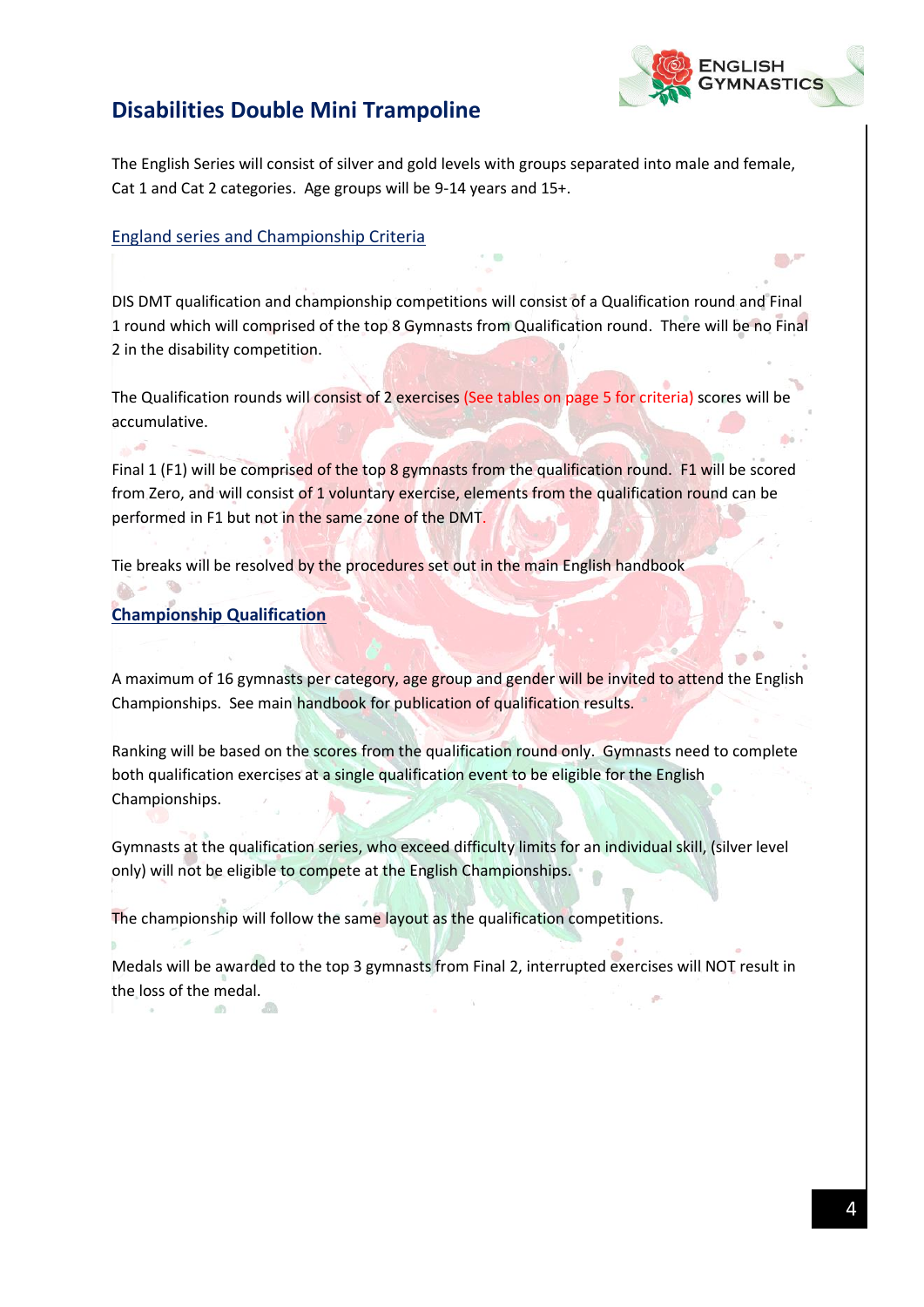

## <span id="page-5-0"></span>**DMT Exercise Criteria**

# **Disabilities DMT Silver**

### **Qualification Round**

- **Qualification round will consist of 2 voluntary exercises, 'No' individual skill should exceed 0.7**
- **During the qualification round you are not permitted to repeat any element in any zone of the DMT.**

#### **Final**

- **Final 1 will consist of a 3rd voluntary exercise, 'No' individual skill should exceed 0.7**
- **During this round you can repeat a skill from the qualification round but NOT in the same zone of the DMT**

#### **Notes:**

- **If you exceed the difficulty limit for an individual element you will receive a 2.0 penalty taken from the CJP.**
- **If you exceed the difficulty limit for an individual element you will not be eligible to qualify to the English Championships.**
- **For Repeated elements offences either in the qualification round or F1 the gymnast will receive a 2.0 penalty taken from CJP**

# **Disabilities DMT Gold**

### **Qualification Round**

- **Qualification round will consist of 2 voluntary exercises. There are no minimum or maximum DD requirements**
- **During the qualification round you are not permitted to repeat any element in any zone of the DMT.**

#### **Final**

- **Final 1 will consist of a 3rd voluntary exercise.**
- **During this round you can repeat a skill from the qualification round but NOT in the same zone of the DMT**

#### **Notes:**

- **If you exceed the difficulty limit for an individual element you will receive a 2.0 penalty taken from the CJP.**
- **If you exceed the difficulty limit for an individual element you will not be eligible to qualify to the English Championships.**
- **For Repeated elements offences either in the qualification round or F1 the gymnast will receive a 2.0 penalty taken from CJP**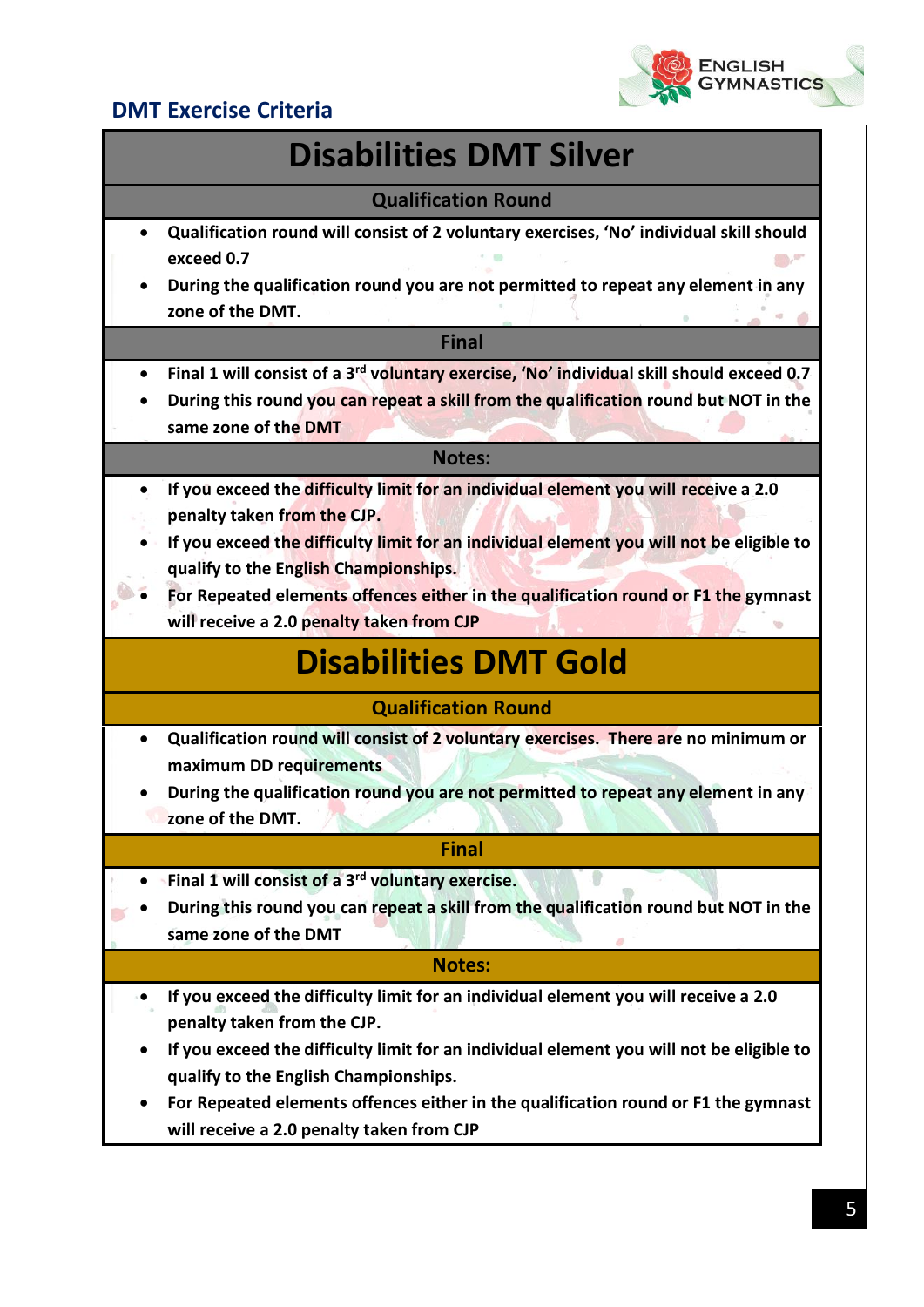## <span id="page-6-0"></span>**Disabilities Trampoline**



#### **Disabilities Individual Trampoline**

All TRI English Qualification Series will consist of, 2 voluntary exercises, (please see minimum standards within this document). Gymnasts must complete both exercises in the qualification round to be eligible to qualify for the English Championships. Ranking will be based on the highest scores after the qualification rounds have taken place.

Gymnasts that don't meet the requirements will not be eligible to qualify for the English Championships. If the gymnast exceeds the maximum DD (Silver only) they will not be eligible for the English Championships or receive a medal. (Where a gymnast that has exceeded the maximum DD, the medal will be given to the next eligible gymnast).

- 2 round cumulative score will determine the ranking for English Championships
- There are no Finals in the qualification events.
- Time of Flight will not be included.
- Execution, difficulty, and horizontal displacement scores will be awarded.
- Difficulty cards are required.
- The top 16 highest scores from English qualification series will qualify for English Championships at both Gold and Silver levels.
- Gymnasts must complete both exercises at the same qualification event to be eligible to compete in the English Championships.
- The penalty for exceeding the maximum difficulty requirement will result in a 2.0 penalty from the CJP and the gymnast will not be eligible to qualify for the English Championships. At the English Championships the gymnasts will NOT be eligible to receive a medal
- The Silver level voluntary routine will have a MAXIMUM difficulty limit of 3.0. The penalty for gymnasts exceeding the 3.0 difficulty will be a 2.0 penalty from the chair of judges and they will also not be eligible to qualify for the English Championships. At the English Championships the gymnasts will NOT be eligible to receive a medal

#### **English Championships**

**D** 

At the English Championships, gymnasts will compete 2 voluntary exercises with the top 8 ranked gymnasts performing a final voluntary exercise.

- At the English Championships only, the Final round will be a 'Zero Final'
- For all Tie break rules please refer to the main Handbook